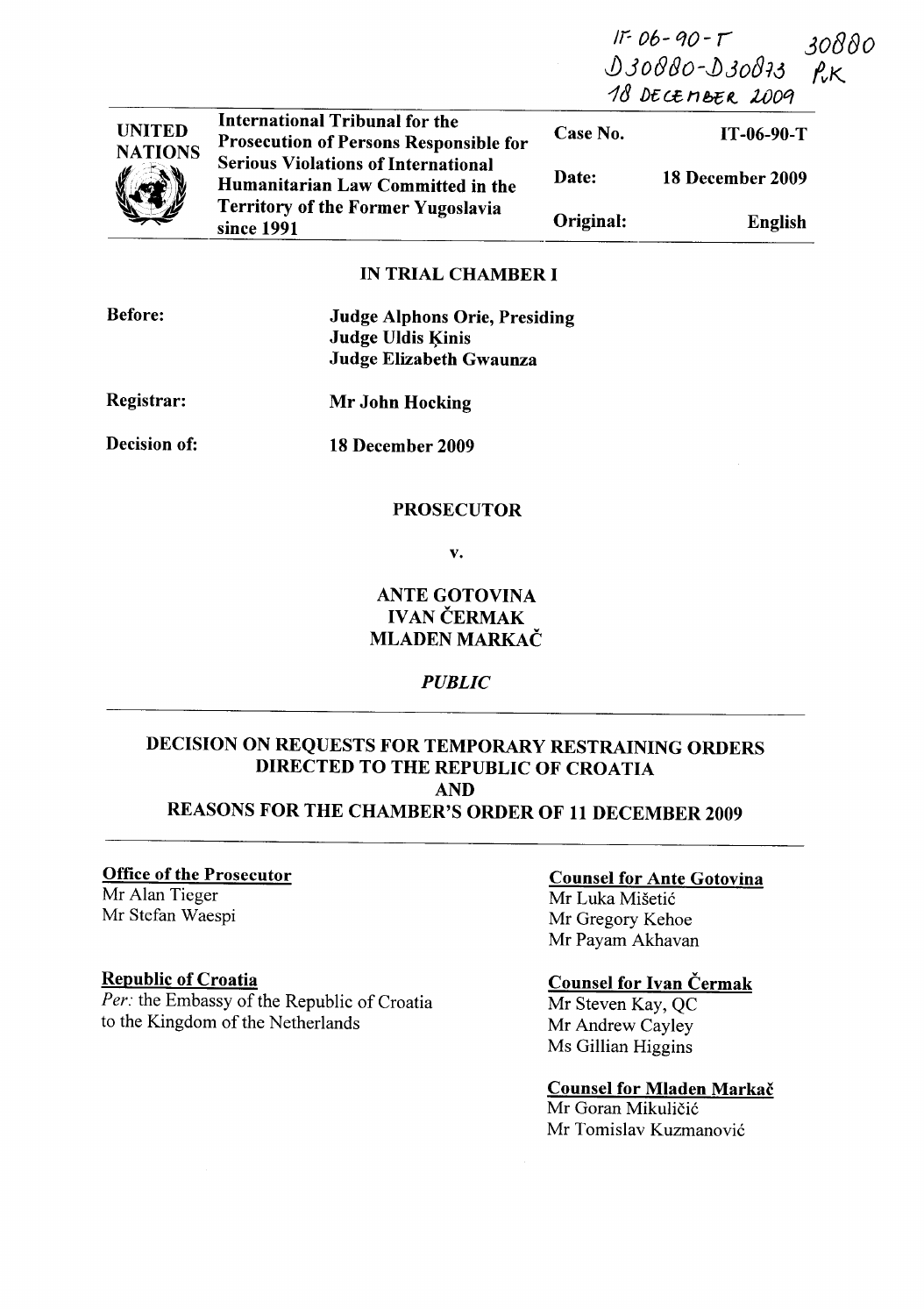#### **PROCEDURAL HISTORY AND SUBMISSIONS**

1. On 10 December 2009, the Gotovina Defence informed the Chamber that on 9 and 10 December 2009 Croatian police had executed search warrants against the premises of Mr Ivanović, Mr Ribičić (current members of the Gotovina Defence), and Mr Hučić (a former member of the Gotovina Defence), and searched an office of the Gotovina Defence in Zagreb, seizing documents and computers of the Gotovina Defence from the office and from Ribičić.<sup>1</sup> According to the Gotovina Defence, police detained and then released Ribičić and Hučić on 9 December 2009, and arrested Ivanović on 9 December 2009, releasing him on 10 December  $2009<sup>2</sup>$  The Gotovina Defence further stated that the police seized from Ivanović a laptop computer and documents.<sup>3</sup> The Gotovina Defence stated that it did not know what was on the hard drives of the seized computers, but that they might contain work-product documents and information subject to lawyer-client privilege.<sup>4</sup> It argued that the Croatian Government might turn this over to the Prosecution.<sup>5</sup> The Gotovina Defence further stated that it had a second office in Zagreb, which had not yet been searched.<sup>6</sup> The Gotovina Defence requested the Chamber to issue temporary restraining orders, at least until a final decision of the Chamber, directed to the Republic of Croatia ("Croatia"), firstly, to cease and desist from all actions against Ivanović ("first request"); secondly, to stop all searches of records and computers in its custody which were seized from Gotovina Defence offices or members ("second request"); and thirdly, to desist from any future searches against Gotovina Defence offices or members ("third request"). $<sup>7</sup>$ </sup>

2. Also on 10 December 2009, the Markac Defence submitted that it shared information with the Gotovina Defence and that if the seized computers of the Gotovina Defence contained such information, then its lawyer-client privilege would be compromised too. $8$ Consequently, the Markac Defence joined the motions of the Gotovina Defence.<sup>9</sup> It further submitted that one of its members had been "discussed" by the Prosecution and by Croatian officials, and that what had happened to the Gotovina Defence could also happen to the

<sup>&</sup>lt;sup>1</sup> Defendant Ante Gotovina's Motion for *Subpoena Duces Tecum* to Prosecutor Serge Brammertz to Appear at the Hearing of 16 December 2009,10 December 2009, para. 5; T. 26009, 26011-26013, 26028-26029. See also T. 26096, 26098.

 $2$  T. 26009-26012, 26023, 26041.

<sup>3</sup> T. 26009-26010, 26012, 26028-26029.

<sup>4</sup> T. 26010-26011, 26051.

 $5$  T. 26010.

 $6$  T. 26011.

<sup>7</sup>T. 26023-26024, 26028-26030.

<sup>8</sup> T. 26019-26020.

 $9$  T. 26024.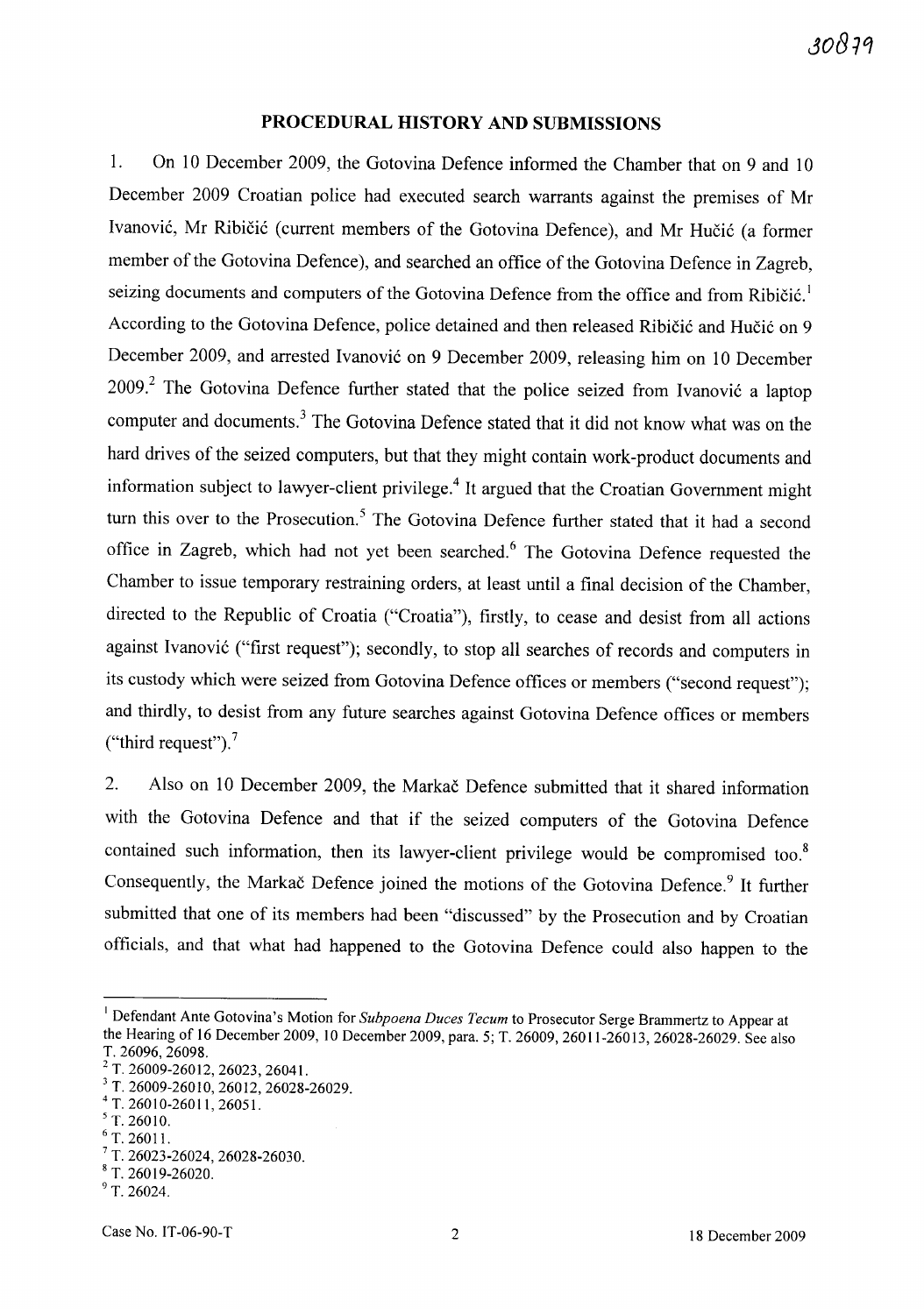Markač Defence.<sup>10</sup> It therefore requested a restraining order against similar future actions against its members and offices, as a preventive measure ("fourth request").<sup>11</sup>

3. On 10 December 2009, the Chamber announced in court that there would be a hearing on the matter on the following day.<sup>12</sup> Also on 10 December 2009, the Senior Legal Officer of Trial Chamber I informed the Croatian embassy to the Netherlands of the opportunity to address the Chamber at this hearing.<sup>13</sup> On 11 December 2009, the Chamber formally scheduled a hearing on the matter for the same day, and requested Croatia to appear at the hearing through one or more authorized and informed representatives.<sup>14</sup>

4. At the hearing, Croatia was represented by Ambassador Paro and Deputy State Prosecutor Čule.<sup>15</sup> They stated that on 9 December 2009, police apprehended Ivanović in his car, seized and immediately sealed his vehicle, took it away to be searched, and brought him to the police administration of Zagreb county.<sup>16</sup> They further stated that the police seized from Ivanovi6 military documents pertaining to Operation Storm and a laptop computer, which they sealed, and which had not been searched.<sup>17</sup> Ambassador Paro stated that on 10 December 2009, the police searched Ivanović's apartment, his parents' apartment, another vehicle, and Ivanović's office.<sup>18</sup> During these searches, the police found and seized relevant materials in Ivanović's apartment only.<sup>19</sup> Ambassador Paro also stated that Ivanović was interviewed and then released.<sup>20</sup> Deputy Prosecutor Čule stated that Hučić's apartment and Ribičić's home had been searched, and that a computer had been seized from Ribičić and searched.<sup>21</sup> According to Čule, apart from the above-mentioned laptop computer taken from Ivanović, all seized materials had been subjected to a preliminary analysis.<sup>22</sup> He stated that only Ivanović was a member of the legal profession.<sup>23</sup> Čule further stated that if he would find among the seized

 $20$  T. 26089.

- 22 T. 26150.
- $^{23}$  T. 26101.

<sup>&</sup>lt;sup>10</sup> T. 26024. See also T. 26116.

 $11$  T. 26024.

<sup>&</sup>lt;sup>12</sup> T. 26046, 26049-26050.

<sup>&</sup>lt;sup>13</sup> Letter of the Senior Legal Officer to the Embassy of the Republic of Croatia to the Kingdom of the Netherlands, 10 December 2009; T. 26075, 26081.

<sup>&</sup>lt;sup>14</sup> Order Scheduling a Hearing, 11 December 2009.

<sup>&</sup>lt;sup>15</sup> T. 26075, 26077, 26091.

<sup>&</sup>lt;sup>16</sup> T. 26087-26088, 26100-26101.

<sup>17</sup> T. 26087-26088, 26100-26101, 26150.

<sup>&</sup>lt;sup>18</sup> T. 26087-26088.

<sup>&</sup>lt;sup>19</sup> T. 26088-26089.

 $21$  T. 26098.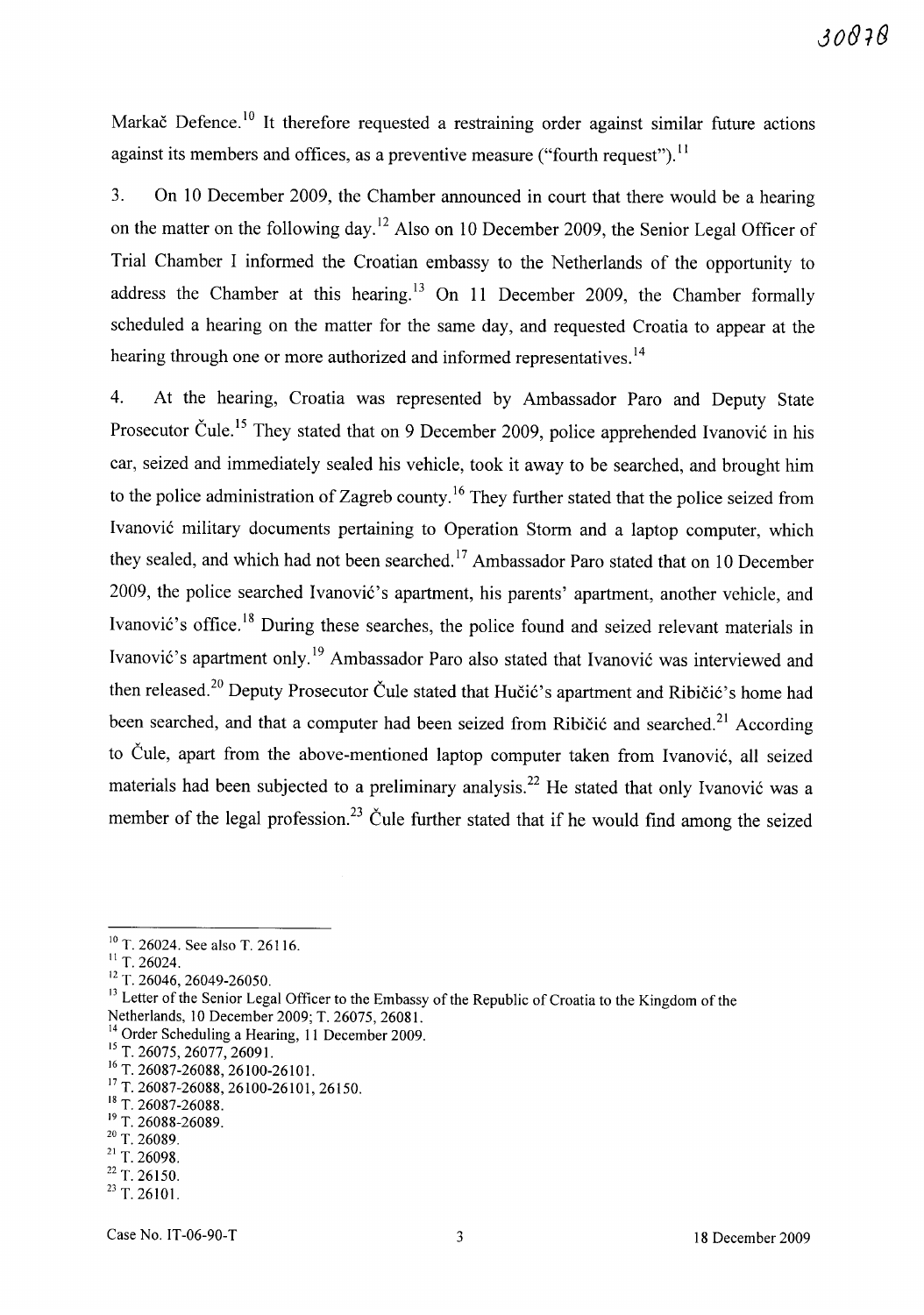materials any documents sought by the Prosecution, he would consider handing them over to the Tribunal. $^{24}$ 

5. The Prosecution stated that it did not object to a freezing of the situation as suggested by the Chamber, and would accept not receiving from Croatia any materials found during the search until the Chamber and the parties had been given a fair opportunity to address the issue.<sup>25</sup> Croatia objected to the second request.<sup>26</sup>

6. The Gotovina Defence submitted that the Chamber is competent to issue the requested order, as the matter was directly related to the exercise of the jurisdiction of the Tribunal and its competence to enforce its own orders, rules, and the rights of the accused.<sup>27</sup> The Markac Defence agreed that the Tribunal is competent to issue the requested order, for the purpose of preventing any privileged information from being obtained by any other party, including the Croatian Government and the Prosecution.<sup>28</sup> The Prosecution submitted that the Tribunal should pursue the least restrictive measure, and that the Chamber had already indicated that it should only intrude in exceptional circumstances.<sup>29</sup>

7. The Chamber asked the representatives of Croatia whether Croatia would agree to temporarily freeze all actions with regard to the seized material and endeavour to find with the Tribunal a solution that would prevent any violation of lawyer-client privilege.<sup>30</sup> Croatia responded that the matter was in the hands of the Croatian judiciary, but did not dispute that the investigative activities of the police were under the supervision and control of the Ministry of the Interior.<sup>31</sup> On 11 December 2009, the Chamber issued an interim order, with reasons to follow, for Croatia to stop, until further notice, all inspections of the contents of all documents and other objects, including computers, in Croatia's custody, which were seized and removed from the possession of the Gotovina Defence, or from present or former members of the Gotovina Defence, provisionally identified as Mr Ivanović, Mr Ribičić and Mr Hučić, or from their relatives. 32 The Chamber specifically ordered Croatia to seal these seized items, to the extent it had not already done so, and keep them in its possession until further notice.<sup>33</sup>

<sup>24</sup> T. 26109.

<sup>25</sup> T. 26118-26120, 26127.

 $26$  T. 26150, 26152.

 $27$  T. 26120-26122. See also T. 26142.

 $^{28}$  T. 26128-26131.

<sup>29</sup> T. 26119-26120, 26123-26127.

<sup>30</sup> T. 26110-26111, 26115, 26153-26154.  $31$  T. 26158.

<sup>32</sup> T. 26160-26161. 33 T. 26160.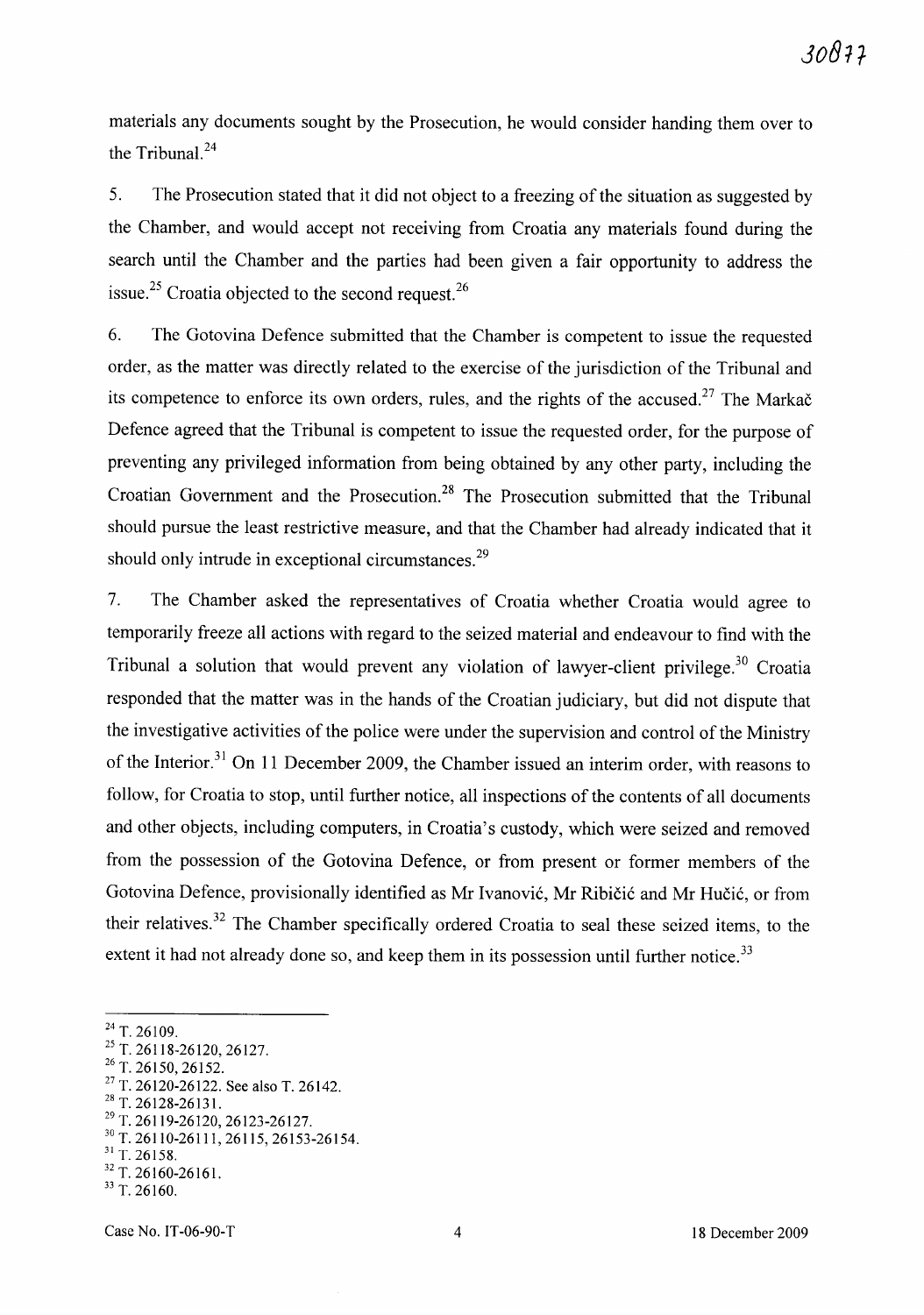#### **APPLICABLE LAW**

8. Article 20 (1) of the Statute provides that a Chamber shall ensure that a trial is fair and expeditious and that proceedings are conducted in accordance with the rules of procedure and evidence, with full respect for the rights of the accused and due regard for the protection of victims and witnesses.

9. Article 29 (1) of the Statute provides that States shall co-operate with the Tribunal in the investigation and prosecution of persons accused of committing serious violations of international humanitarian law. Article 29 (2) of the Statute sets out that States shall comply without undue delay with any request for assistance or an order issued by a Chamber. Article 29 provides the Chamber with a legal basis to issue orders to sovereign States. $34$ 

10. Rule 54 of the Tribunal's Rules of Procedure and Evidence ("Rules") provides that a Chamber may issue such orders, summonses, subpoenas, warrants and transfer orders as may be necessary for the purposes of an investigation or for the preparation or conduct of the trial. When faced with a request for a significant intervention in a domestic jurisdiction, which is being exercised in a way that would infringe the right to a fair trial of an accused before this Tribunal, the Chamber is, in exceptional circumstances, competent to make such an intervention under Rule 54.<sup>35</sup>

11. Rule 97 of the Rules provides that all communications between lawyer and client shall be regarded as privileged, and consequently not subject to disclosure at trial, unless the client consents to such disclosure, or has voluntarily disclosed the content of the communication to a third party, and that third party then gives evidence of that disclosure.

#### **DISCUSSION**

12. The Chamber is concerned here only with the requests for temporary restraining orders. Such requests imply an urgency necessitating a preliminary decision, pending final decisions. Final decisions on the requests for permanent restraining orders will follow in due course, and those requests are the subject of a separate invitation to the parties and to Croatia. Consequently, in the present decision all ensuing references to requests refer solely to

*<sup>34</sup> Prosecutor* v. *Tihomir Blaskic,* Case No. IT-95-14-AR108 *his,* Judgement on the Request of the Republic of Croatia for Review of the Decision of Trial Chamber 11 of 18 July 1997,29 October 1997, para. 26.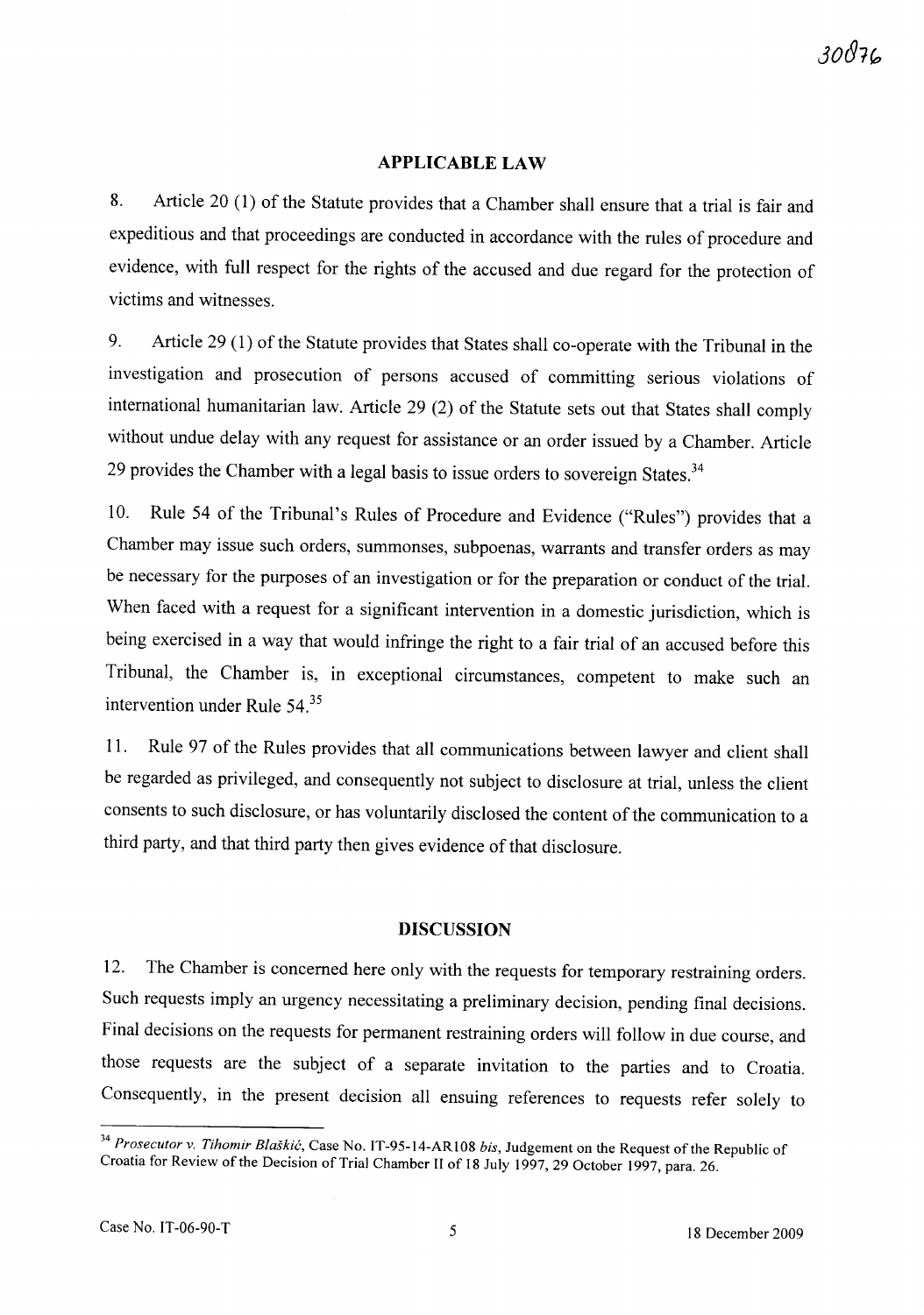remedies requested on a temporary basis, and all findings are made in the context of deciding upon requests for urgent temporary relief.

#### **Decisions on the first, third, and fourth requests**

13. The first request concerns a matter of which the Chamber was already seised.<sup>36</sup> According to the facts placed before the Chamber, on 9 and 10 December 2009 Croatian police arrested Ivanović, seized certain items from his possession, and released him. As for his arrest, the Chamber finds that, since he was released again, there is no such urgency as to justify the granting of temporary relief. As for actions pertaining to the seizures, the first request is made redundant by the granting of the second request. As a result, there are no new developments in this matter creating an urgency that would justify granting temporary relief in the form of the first request. Consequently, the Chamber finds that the first request does not meet the requirements under Rule 54 of the Rules, as previously interpreted by this Chamber.<sup>37</sup>

14. As for the third and fourth requests, the Gotovina Defence and the Markac Defence did not provide a sufficient factual basis demonstrating the likelihood of further searches against their offices or members, so as to justify granting the remedy sought. If such searches were to be carried out, the Defence could apply to the Chamber for orders similar to the one issued with regard to the second request. Consequently, the Chamber finds that neither Defence has shown that the third and fourth requests meet the requirements under Rule 54 of the Rules, as previously interpreted by this Chamber.<sup>38</sup>

## **Reasons for the decision on the second request**

15. The Chamber was informed by the Gotovina Defence that Croatian police had seized computers and documents of the Gotovina Defence from two of its members, Ivanović and Ribičić, and that the computers may contain information subject to lawyer-client privilege. The Markac Defence informed the Chamber that it had shared information with the Gotovina Defence which may also be contained on the seized computers. The representatives of Croatia confirmed that police had seized possessions from Ivanović, including documents and a laptop computer, and further seized and searched a computer from Ribičić, who was not

<sup>&</sup>lt;sup>35</sup> Decision on Defendant Ante Gotovina's Motion for a Restraining Order against the Republic of Croatia, 23 July 2009, paras 17-18; T. 26045-26046.

<sup>&</sup>lt;sup>36</sup> See, in particular, Defendant Gotovina's Renewed Motion for a Restraining Order against the Republic of Croatia Pursuant to Rule 54, 29 September 2009.

<sup>&</sup>lt;sup>37</sup> See paragraph 10 above.

<sup>38</sup> Ibid.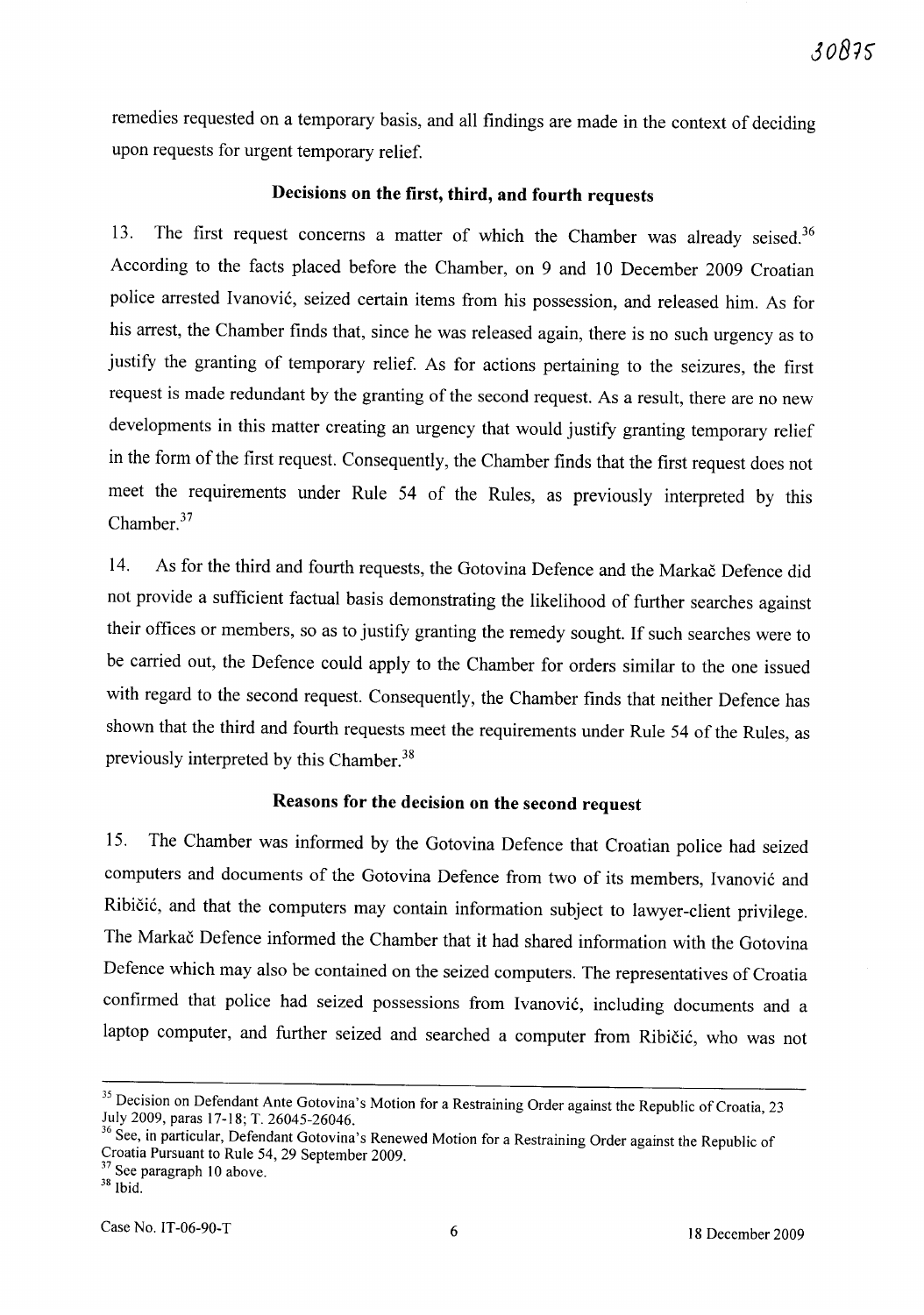considered a member of the legal profession. Deputy Prosecutor Čule stated that all seized materials except Ivanović's laptop computer had been subjected to a preliminary analysis. He also confirmed that information found in the seized materials may be handed over to the Tribunal.

16. Rule 97 of the Rules enshrines the principle that all communications between lawyer and client are privileged. This privilege is central to the functioning of the defence of an accused. Cule provided the Chamber with some information about the guarantees under Croatian law of the lawyer-client privilege. However, he also stated that police had searched the computer of Ribicic, whom the Gotovina Defence identified as one of its members. This illustrates the risks inherent in different scopes and interpretations of the lawyer-client privilege in different jurisdictions. The Chamber therefore found that, depending on the procedures applied, searches of some of the materials seized from Gotovina Defence members or offices could result in a violation of lawyer-client privilege under Rule 97 of the Rules, which could impact on the fairness of the proceedings before the Chamber. Although neither the Gotovina Defence nor the Markac Defence could confirm that privileged information was actually contained on the seized computers, the Chamber considered a certain level of speculation to be understandable in the circumstances and found that the likelihood of privileged information being contained on the seized Gotovina Defence computers had been sufficiently established for the purpose of seeking temporary relief.

17. Under Article 20 of the Statute, the Chamber shall ensure that a trial is fair. The Chamber found that the above-mentioned developments, if not immediately addressed by a temporary order of the Chamber, could lead to an infringement of the right to a fair trial of the Accused Gotovina and Markac, and constituted exceptional circumstances in which the Chamber is competent to grant a request for a significant intervention in a domestic jurisdiction. The Chamber further considered that the temporal scope of the intervention would be limited and that the order was necessary for the purposes of the conduct of trial, until the Chamber issues a final decision, based on the serious risk of infringing the right to a fair trial of the Accused Gotovina and Markac. The Chamber had considered what other measures could be taken to resolve the issue before it, and initially sought a consensual solution, which Croatia did not accept.